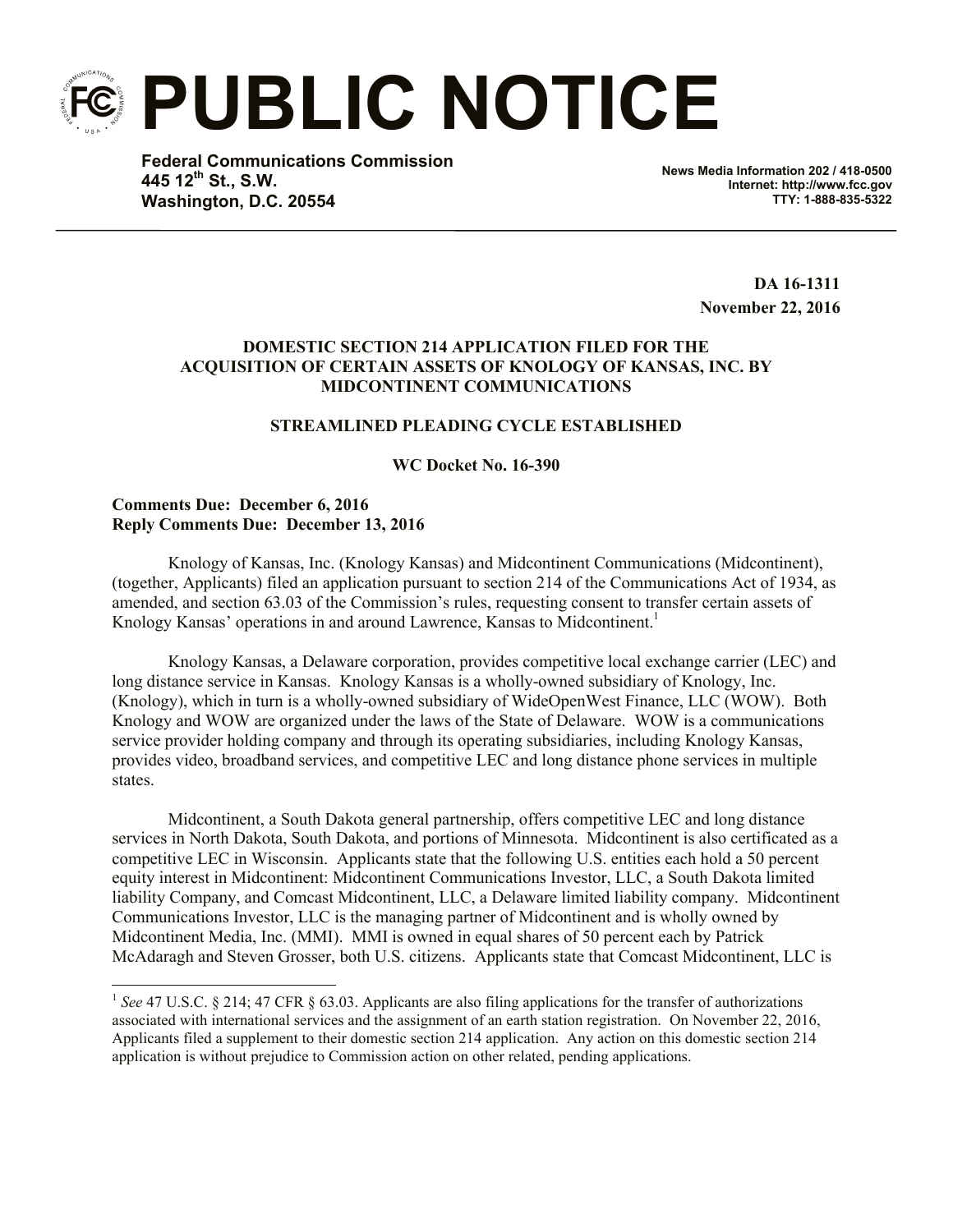wholly owned by Comcast Corporation, a Pennsylvania corporation, and that no entity holds 10 percent or more of the equity of Comcast Corporation. Applicants further state that affiliates of Comcast Midcontinent, LLC provide competitive telecommunications services in multiple states and note that post-transaction, Comcast of Missouri, LLC will continue to provide service in adjacent areas to Lawrence, Kansas.<sup>2</sup>

Under the terms of the proposed transaction, Knology Kansas will assign to Midcontinent the assets, including network facilities and equipment, contracts, and customer base, associated with its operations in and around Lawrence, Kansas. We accept this application for streamlined processing pursuant to our authority to afford streamlining to particular applications on a case-by-case basis.<sup>3</sup>

Domestic Section 214 Application Filed for the Acquisition of Certain Assets of Knology of Kansas Inc. by Midcontinent Communications, WC Docket No. 16-390 (filed Nov. 10, 2016).

### **GENERAL INFORMATION**

l

The transfer of assets identified herein has been found, upon initial review, to be acceptable for filing as a streamlined application. The Commission reserves the right to return any transfer application if, upon further examination, it is determined to be defective and not in conformance with the Commission's rules and policies. Pursuant to section 63.03(a) of the Commission's rules, 47 CFR § 63.03(a), interested parties may file comments **on or before December 6, 2016**, and reply comments **on or before December 13, 2016**. Pursuant to section 63.52 of the Commission's rules, 47 CFR. § 63.52, commenters must serve a copy of comments on the Applicants no later than the above comment filing date. Unless otherwise notified by the Commission, the Applicants may transfer assets on the 31st day after the date of this notice.

Pursuant to section 63.03 of the Commission's rules, 47 CFR § 63.03, parties to this proceeding should file any documents in this proceeding using the Commission's Electronic Comment Filing System (ECFS): http://apps.fcc.gov/ecfs/.

### **In addition, e-mail one copy of each pleading to each of the following:**

- 1) Tracey Wilson, Competition Policy Division, Wireline Competition Bureau, tracey.wilson@fcc.gov;
- 2) Gregory Kwan, Competition Policy Division, Wireline Competition Bureau, gregory.kwan@fcc.gov;
- 3) Jim Bird, Office of General Counsel,  $\lim_{\alpha \to 0}$  bird@fcc.gov;
- 4) David Krech, International Bureau, david.krech@fcc.gov;

 $2$  Applicants further note that post-transaction there will be no overlap of services or territories with Knology of Kansas and any other Comcast entity.

<sup>3</sup> *See Implementation of Further Streamlining Measures for Domestic Section 214 Authorizations*, Report and Order, 17 FCC Rcd 5517, 5531-32, 5535, paras. 28, 34 (2002); 47 C.F.R § 63.03(a).